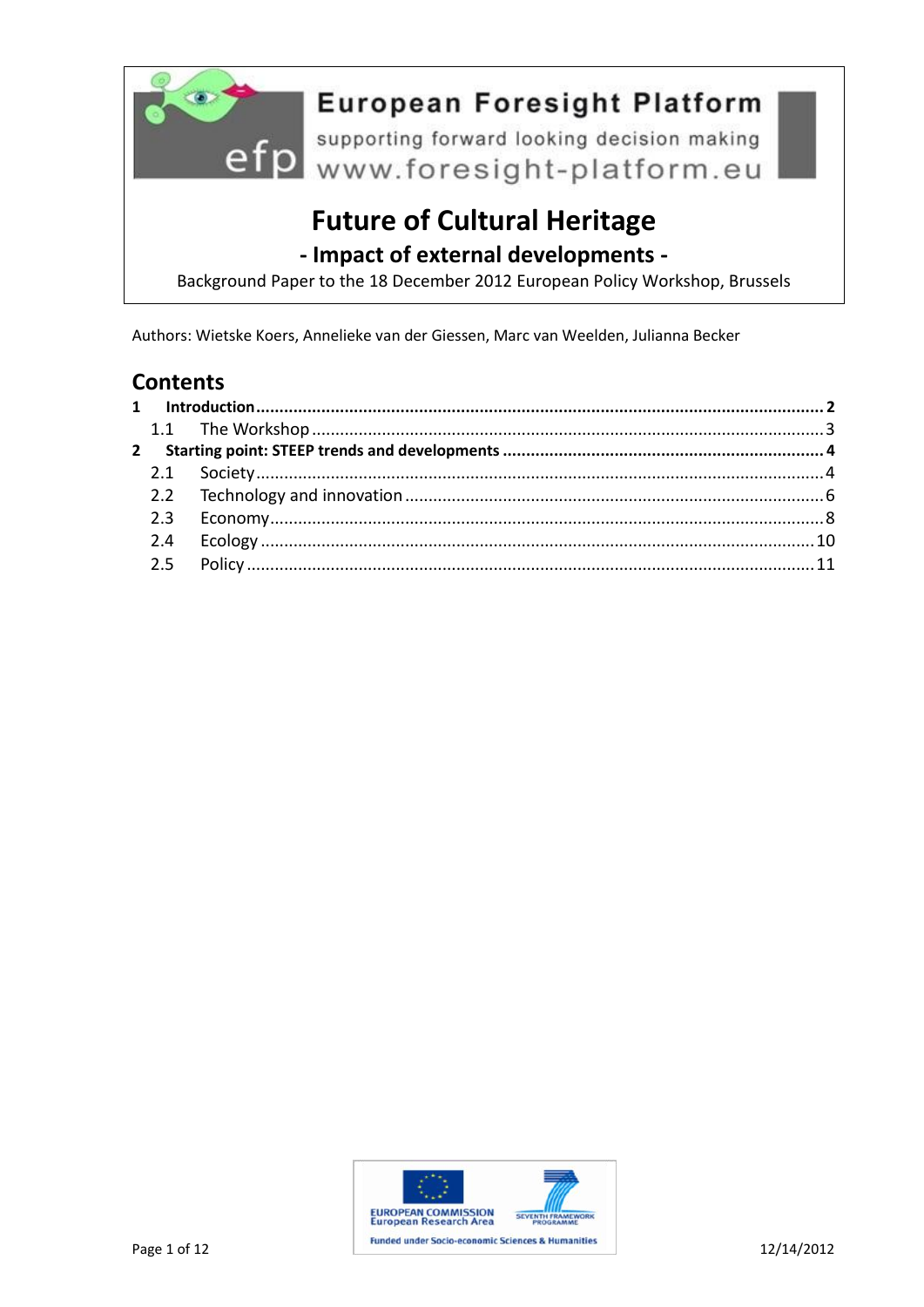# <span id="page-1-0"></span>**1 Introduction**

*"Even before Europe was united in an economic level or was conceived at the level of economic interests and trade, it was culture that united all the countries of Europe. The arts, literature, music are the connecting link of Europe."*

Dario Fo – Italian satirist, playwright, theatre director, actor, composer and recipient of the 1997 Nobel Prize in Literature

Through centuries of intercultural exchanges and creativity, Europeans have created a rich cultural heritage, which has inspired and still inspires many around the world. Our common cultural heritage includes a wide range of tangible cultural artefacts, intangible forms of cultural expression and natural environments that have been preserved and passed on as a legacy from generation to generation. Hence, it has become part of our individual and collective memory, providing retrospective on past developments and achievements, offering reflection on our current identity, and providing a source of inspiration for the future. Therefore, cultural heritage is not a fixed entity, but it is defined by what people nowadays consider as of cultural importance for personal, social, political and economic reasons.

In Europe there is a growing recognition for the value and importance of cultural heritage as both a social and economic resource. It contributes to forming an individual and collective identity, supports social and territorial cohesion, is of great economic importance for the tourism industry, and has potential for defining new types of artistic careers. This importance for society and economy demands a better protection, promotion and use of the our cultural heritage. Europe's cultural heritage is a fragile resource and exposed to many threats. Due to rapid urbanization, economic interests, pollution, climate change, social and political instability and mass tourism the condition of cultural artefacts and environments is deteriorating. Likewise, non-physical cultural heritage is threatened by globalization, which causes more uniform life-styles and the disruption of economic systems. Therefore, the sustainable management of cultural heritage is a major challenge for today and the future.

At the same time, the way of thinking about cultural heritage is evolving and the way cultural heritage is developed, appropriated, enriched, promoted and transmitted is also changing. Sources of cultural heritage are increasingly preserved and transmitted digitally and online, offering new ways of sharing, analysing and presenting cultural heritage. Another development is the increase in digitalborn heritage, which includes artistic and cultural forms of expression that are only created digitally (e.g. e-culture). In addition, the general public is becoming a more prominent stakeholder in presenting and sharing cultural heritage collections. As a result, these developments increase public awareness of the significance of cultural heritage.

This awareness is also reflected in the Europe 2020 strategy, which taps into the potential of culture and cultural heritage to build capacities in four flagship initiatives: the innovation union, the digital agenda, and industrial policy for the globalization era and an agenda for new skills and jobs. Hence, the European Union recognizes the importance of cultural heritage preservation and dissemination. However, these tasks are primarily a national responsibility and despite the dynamics in cultural heritage, thinking about the future of cultural heritage is not wide-spread. There are only a few foresight oriented initiatives known in this domain. For example, in 2008-2009 the Arts Council of Wales commissioned a study to identify the main trends and drivers that possibly impact Arts in the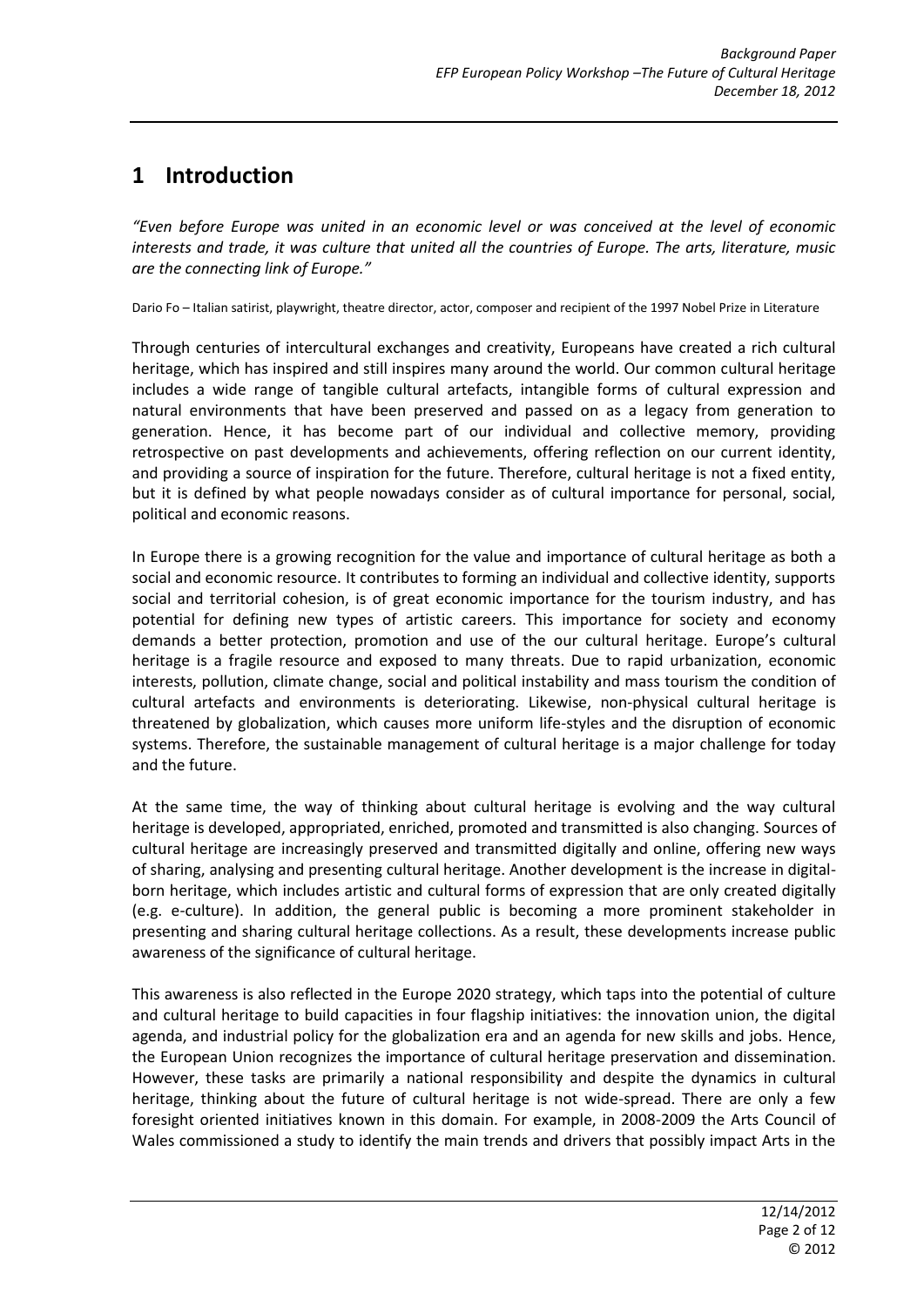coming 20 years<sup>1</sup>. Researcher M. Rhisiart, leading this study for the Arts Council, is also preparing a foresight study as part of the Joint Programming Initiative (JPI) on Cultural Heritage and Global Change. This JPI 'addresses the strong relationships that link cultural heritage, conservation, technological innovation and economic development within the dynamic framework of the challenges and competitiveness in an enlarged European Union presented by an increasingly globalised, environmental and security-conscious society.<sup>2</sup> The JPI provides a framework within which Member States address jointly areas where public research programmes can respond to major societal challenges. The foresight study aims to contribute to developing a strategic research agenda for the JPI.

Although the retrospective nature of cultural heritage might be contradicting the prospective nature of foresight and future studies, future perspectives on relevant trends and drivers of change for cultural heritage in Europe in the coming decades can support strategic thinking and cooperation in cultural heritage policies and management including preservation, promotion and use of cultural heritage sources.

### <span id="page-2-0"></span>*1.1 The Workshop*

1

The European Foresight Platform organizes this workshop to contribute to applying a future perspective on cultural heritage by discussing and anticipating the potential impact of emerging trends and developments on the creation, management, preservation, promotion, use and funding of cultural heritage. To support this discussion, this background paper will identify trends and drivers of change using the STEEP (Society, Technology, Economy, Ecology and Policy) framework. This analysis is neither predictive nor exhaustive, as the future is uncertain and it is clearly impossible to record all relevant future developments. However, we hope to present a global overview that stimulates a dynamic dialogue about possible futures for the cultural heritage domain.

In the workshop we will structure the discussion around the 5 STEEP drivers of change. For each group of trends and development, we will discuss the following topics:

- Which trends and developments are most likely to impact the cultural heritage domain?
- What will be the potential implications?
- What are the challenges, needs, uncertainties, options and questions for research following from these implications?

The outcomes of this workshop will be processed and used in the final paper to outline potential impacts of the STEEP trends and developments on cultural heritage. The final paper will be offered to stakeholders dealing with cultural heritage, including European and national policy makers, programming initiatives, agencies, institutes and research councils as inspiration to their strategic research agendas. Furthermore, the resulting paper will be published on the EFP website and social media.

 $^1$  Rhisiart, M. & While, G. (2008). The Future of the arts and culture in Wales within a global context: Trends, Drivers of Change and New Paradigms; http://www.artscouncilofwales.org.uk/what-we-do/research/latest-research/the-futuresstudy

<sup>&</sup>lt;sup>2</sup> Vision document JPI Cultural Heritage and Global Change, http://www.jpi-culturalheritage.eu/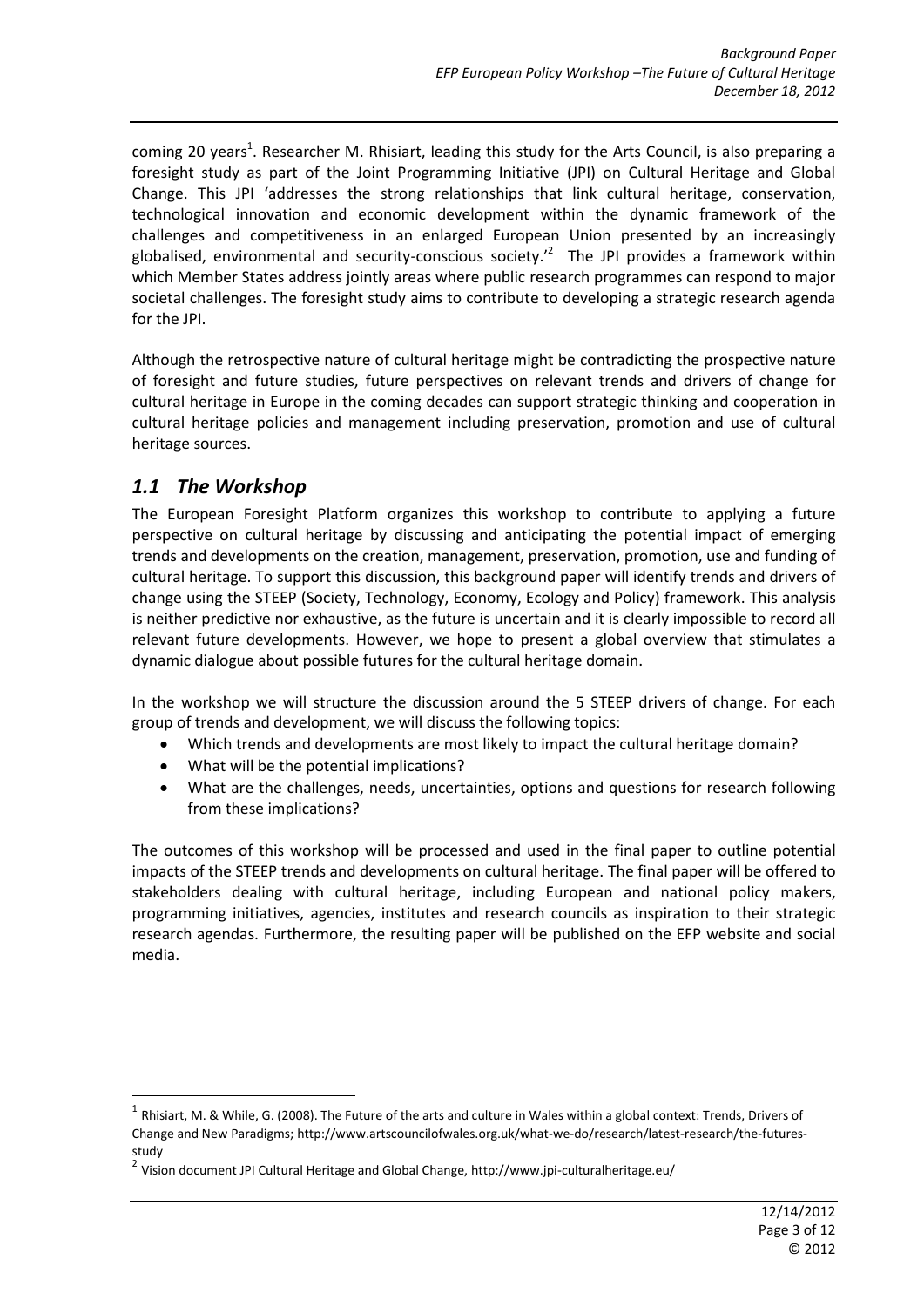# <span id="page-3-0"></span>**2 Starting point: STEEP trends and developments**

This chapter will offer an introduction to trends and developments in society, technology, economy, ecology and politics that might impact the future creation, management, preservation, promotion, use and funding of cultural heritage in Europe. For each development some first ideas of potential impact on cultural heritage will be described as well.

# <span id="page-3-1"></span>*2.1 Society*

**.** 

The *aging population* of Europe is a demographic phenomenon that is characterized by decreasing fertility and higher life expectancy, which is likely to be of major significance in the coming decades. Eurostat predicts that the population of working age will decline, while those aged 65 years or over will account for 29.5% of the EU's population by 2060 (compared to 17.4% in 2010).<sup>3</sup> This results in a steadily decreasing workforce and the growth of retired senior citizens, which will lead to an increased financial burden on those who are working to provide for the social securities of pensioners.

Aging confronts us with a range of challenges for the future. The increase in economically inactive elderly individuals will have repercussions on government expenditures, pensions, the job market, healthcare, social security and the housing market. At the same time the aging population also offers new opportunities. It creates new markets and society is increasingly coming to appreciate the contributions of active elderly people at work, at home, or in their community.

*International migration* plays an important role in European population change. In 2011 around 4% of the total EU population (20.2 million) consisted of immigrants from outside the EU and 2,5% of EU citizens moved to another EU member state. $<sup>4</sup>$  There are several reasons for people to migrate to a</sup> different country, such as a new job or education, reuniting with previously immigrated family members, or to seek refuge from a dangerous situation in the native country. In recent years, the role of international migration has come under increasing scrutiny. It is difficult, however, to predict how international migration will develop in the future. On the one hand, prospective shortages of labour due to demographic ageing, might require the migration of both skilled and less-skilled employees to the EU. Asylum policies, on the other hand, are becoming more and more stringent, to reduce pressure on social securities.

Migration has a strong influence on the demographic composition of a country. Migrants are usually relatively young and knowledge migration influences the educational profile and skills of the population. Moreover, international migration increases the cultural diversity of a population and hence there will be a greater diversity of culture providers and consumers, who can invigorate local cultural heritage through new ideas and perceptions.

Furthermore there is a development of increasing *urbanization*. This is the gradual expansion of intensively inhabited areas, caused by population growth, economic conditions and lifestyle changes. Urbanization also indicates the phenomenon that cities play an increasingly important role in the economy of regions and even countries. Since 2007, the majority of the world has lived in a city and

 $3$  Eurostat, 2012. Population structure and ageing - Statistics Explained. [online]

http://epp.eurostat.ec.europa.eu/statistics\_explained/index.php/Population\_structure\_and\_ageing. Accessed on 10 December 2012

 $^4$  European Commission, 2012. 3rd Annual Report on Immigration and Asylum (2011).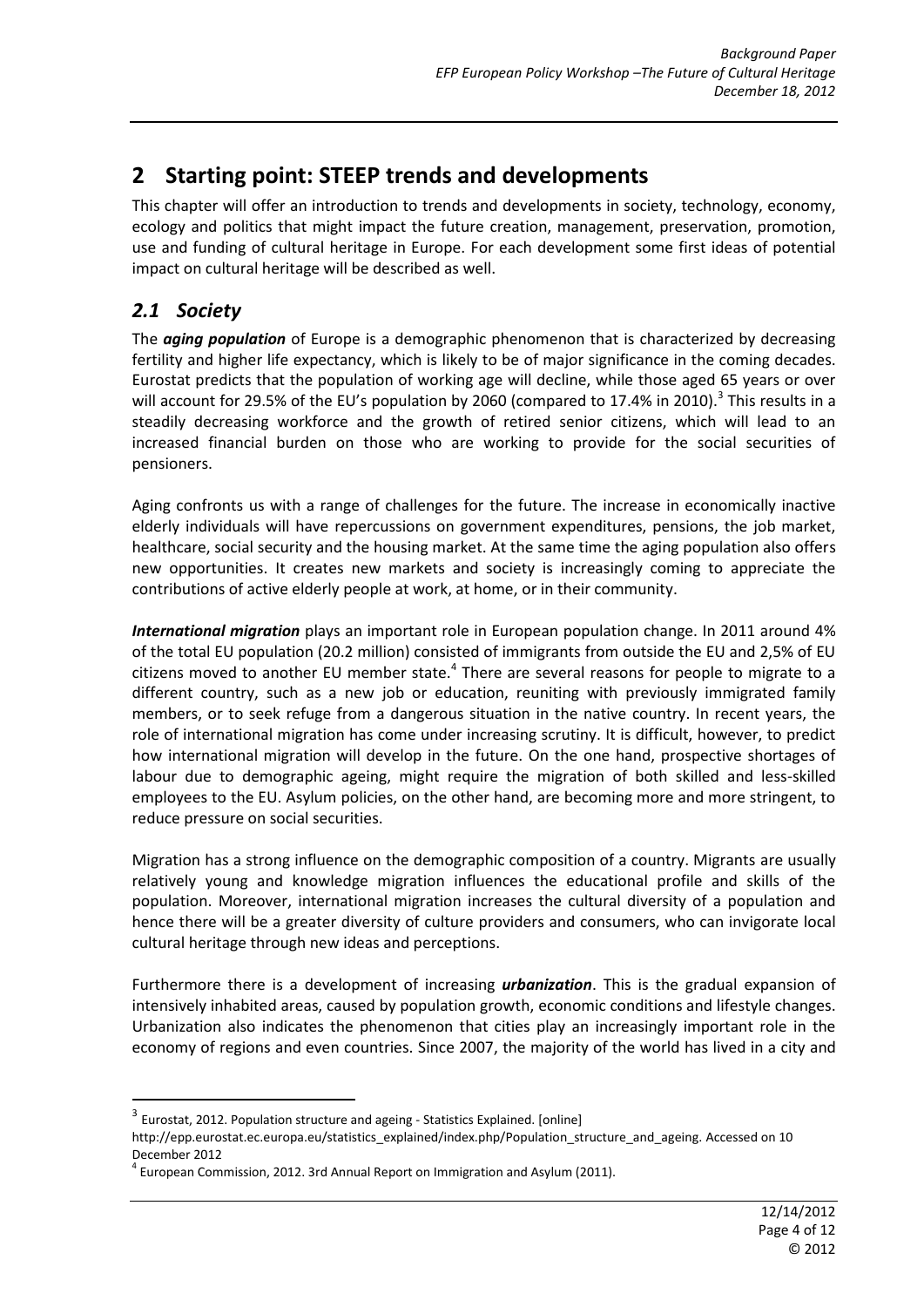the United Nations expect that in 2050 70% of the world population will live in urban areas.<sup>5</sup> Urbanization does not only lead to the emergence of very large cities with more than 10 million inhabitants (megacities), but also to more and more smaller cities with less than 500,000 inhabitants (minicities). However, the great attraction of cities also has negative effects. Less attractive rural and urban areas shrink, while other natural and cultivated landscapes disappear due to expanding cities. Infrastructure congestion, pollution and crime increase due to the higher concentration of people living in one area. The costs of property in sought-after city centres rises considerably, dividing the city in poor and rich neighbourhoods, thus increasing social tensions.

Social cohesion is changing in several ways. There is a shift towards more and more *individualization*, which is driven by movements that originated in the sixties, such as secularization, but also by the emergence of mass media and the Internet. Citizens' identity and thus their existence is no longer derived from traditional social groups based on e.g. religion, politics, or social class, and individuals are thrown more upon one's own resources. Individual choices and interests have taken centre stage, and solidarity as the corner stone of society and public services appears to crumble.

In recent years, a trend towards increased *polarization between communities* can be witnessed everywhere: between religious groups, between EU member states, between politicians, between natives and immigrants, between the political elite and 'the people', between rich and poor, between educated and less educated, between citizens and social service providers, and the list continues. This is not necessarily a negative development, as there should be room for opposing and irreconcilable positions in the public discourse. In a positive sense, this might contribute to opinion formation, group formation, an improved sense of identity, emancipation and making problems between social groups discussable. Polarization is harmful, however, when it undermines values and leads to stigmatization, thus affecting people's wellbeing, leading to less participation, undermining social stability, stifling debate, and complicating the decision making process.<sup>6</sup> A far-reaching negative consequence is **social exclusion**, which means that certain social groups do not have access to the opportunities that others do have access to.

But individualization also leads to new opportunities such as the customization of products and services. And where individualism previously went hand in hand with consumerism and an unbridled desire for more, there is now an opposing trend of *post-materialism*. This leads to a new emphasis on goals such as personal freedom, self-expression and quality of life, which offers a more favourable climate for artistic expressions and cultural heritage policies. $'$ 

We no longer want more, but we want less and better. $8$  We live in a turbulent time, in which huge organizations seem to lose their coherence and traditional social groups are disappearing. But in the search for new social relationships, we form new cursory collectives, mainly through social media, that aim to contribute to a mutual goal. This **self-organizing** behaviour, building on the ambitions and potency of individual people, will become the powerful engine behind future social innovation.

1

<sup>&</sup>lt;sup>5</sup> United Nations, 2011. 2011 Revision of the World Urbanisation Prospects.

<sup>&</sup>lt;sup>6</sup> Raad voor Maatschappelijke Ontwikkeling (2009) Polariseren binnen onze grenzen, Advies No. 46

 $^7$  Rhisiart, M. & While, G. (2008). The Future of the arts and culture in Wales within a global context: Trends, Drivers of Change and New Paradigms.

 $^8$  Boland, C., et al. (2012). Trendrede 2013.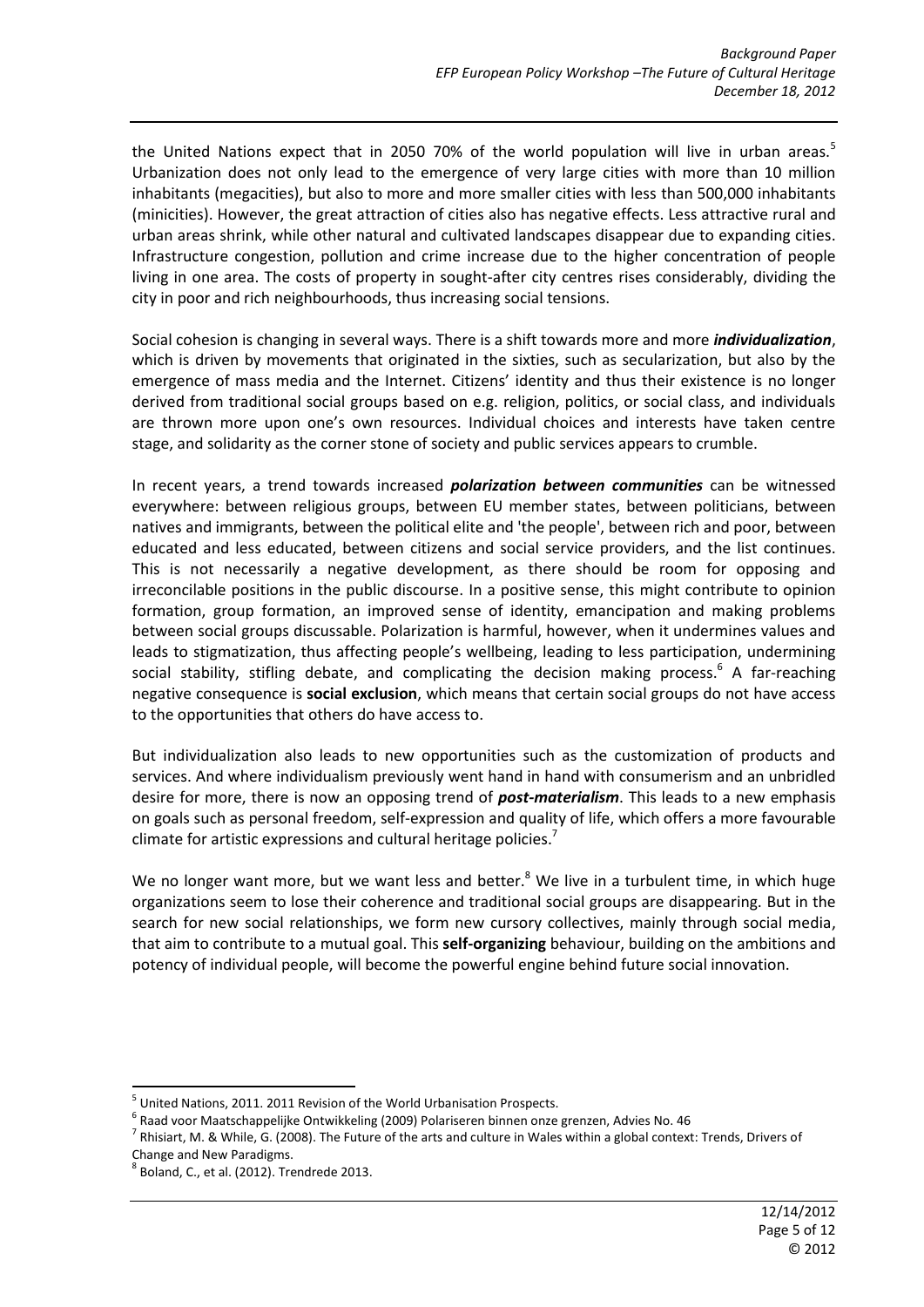#### *Some potential implications for cultural heritage*

- Ageing population could lead to preserving and sustaining particular forms of arts and culture (e.g. classical music)
- International migration increases the cultural diversity of a population
- Urbanisation can lead to higher pressure on preserving and managing cultural heritage, because of infrastructure congestion, pollution, crime increase, urban sprawl etc.
- Urbanisation can lead to creation of new styles of urban culture, urban art forms.
- Growing emphasis of post-materialism can lead to a more favourable climate for artistic expression and cultural heritage policies.
- Possibly growing inequality between on the one hand groups in society that are engaged and have the skills to take action, to organize themselves, and on the other hand groups in society that are not engaged and lack the skills to participate.

### <span id="page-5-0"></span>*2.2 Technology and innovation*

This paragraph focusses on the effect of technological trends on cultural heritage. Technological trends can impact the way cultural heritage is preserved, managed, disseminated and used, but also the creation of arts and culture. New customs that come with new products and business models may influence cultural heritage as well.

The growing application and use of *information and communication technologies* has an huge impact on daily life. Starting with the wide distribution of the personal computer, followed by graphical interfaces, Internet, email etc. and resulting in a completely new way of sharing information. Where civilians, companies and governments can communicate, share information and fully exploit the available data. ICT drives innovation: we can do things more efficiently, effectively, faster, smarter and more sustainable.

The internet-based society offers new opportunities for disseminating information, to reach a wider audience, to access information from faraway places. Raw, unstructured data contained in all kinds of databases are increasingly opened up and shared through the internet. Civilians, companies, news agencies, publishers, NGOs can use these *open data* for interpretation and reuse in all kinds of new products and services. This offers many opportunities for cultural heritage as well. Collections are increasingly digitalized. Collections can become available to anyone via the web and allow for innovative ways of studying, contextualizing and representing.

At the same time, the amount of data is growing very rapidly, really an explosion of data. This requires completely new techniques and tools for storing these data, but also for searching, filtering, analysing, accessing and managing these data. Research efforts in this domain of *big data* focus on standards, filters, metadata, innovative storage techniques, advanced data analytics tools, datamining tools, search strategies, semantics, but also protection and security of the data.

Artificial intelligence as well as new imaging techniques are used to develop new *pattern recognition tools* to analyse very fast and with high precision large amounts of images, texts etc. for recognizing patterns. This supports searching large datasets, identifying linkages, monitoring and observing changes in artefacts etc.

*3d imaging and other new visualization techniques such as virtual and augmented reality techniques* are used to create computer-simulated environments and artefacts. This enables analysing and observing complex situations and data sets and offers more opportunities for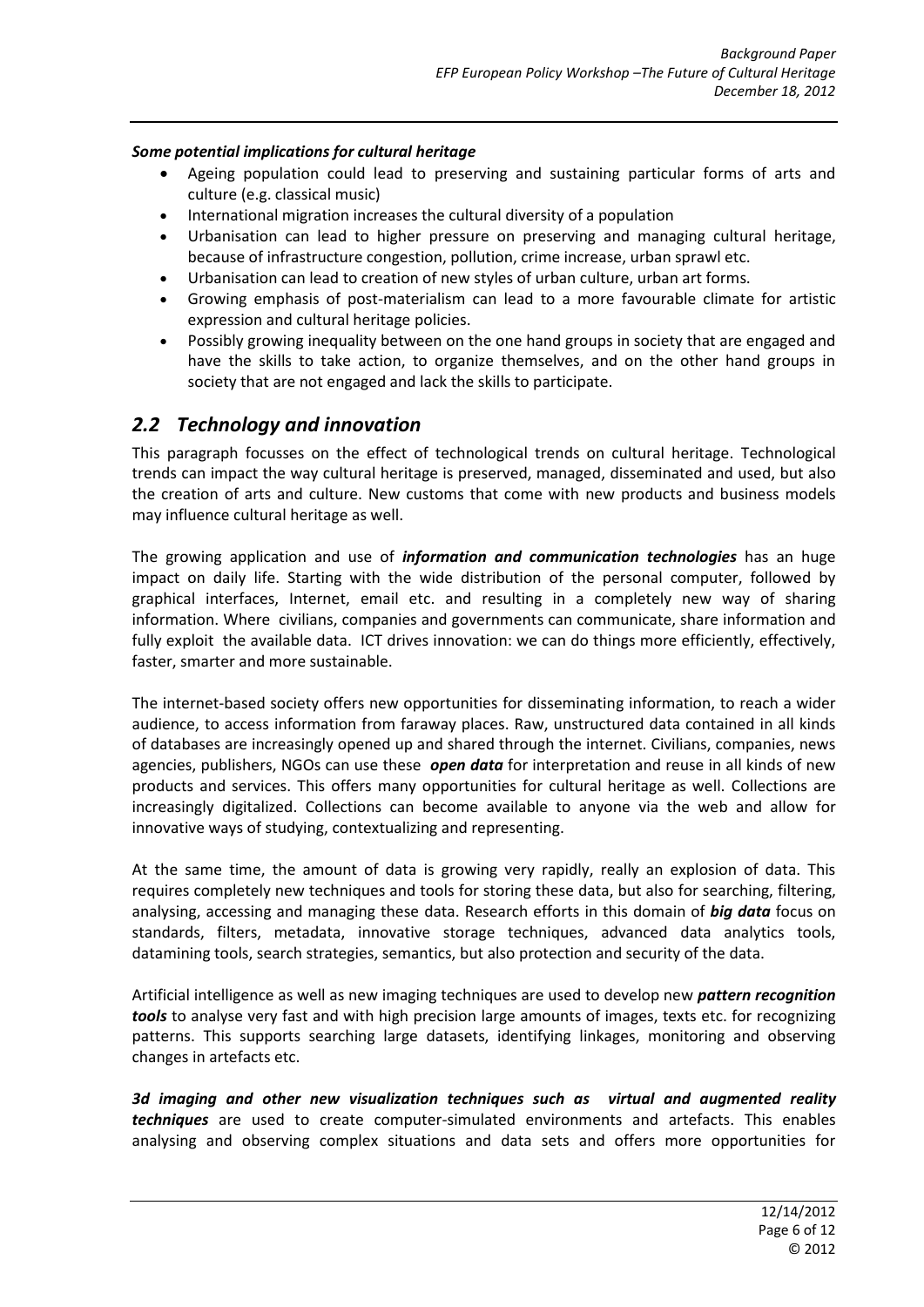presenting additional information by experiencing this in a 3d image. It is also used in games, for example, for ultimate user experience.

Also in *software development* some trends can be identified. Software increasingly supports sensitive interactions with users. Moreover, software is increasingly integrated into machines and objects, including telephones, televisions, and even clothing. Software is increasingly embedded in hardware and enables seamless exchange of data and functions between various platforms (television, telephone, table, PC etc.). Social software connects people with sensors.

*Online social networks,* such as Twitter and Facebook, are used intensively and worldwide. Social media and social networks stimulate the sharing of information worldwide and real-time and facilitate and enable mobilization and active participation of civilians.

The use of online social networks is supported and stimulated by the increasing use of mobile internet. Increasingly people use smartphones and tablets to connect to the internet anytime and anywhere. The *mobile revolution* leads to many new services for civilians, governments and businesses. Regardless of time and place, people can access information, entertainment. People increasingly use streaming of content (video, music, texts) instead of owning and storing the content themselves.

Future internet technologies enable an *internet of things*. Increasingly, not only people will be connected to the internet, objects such as cars, fridges, televisions, water management systems etc will be as well. Combined with sensor technologies, this allows for remote management of the objects and continuous and remote monitoring of conditions and changes.

*Mass customization* and involving users / consumers in the design and product process *(prosumers)* are two strong trends in product and service development. ICTs make it possible to translate consumer demands and ideas into product designs, prototyping and production. New techniques including *3D printing* allow flexible production systems and even home-based production.

The world wide web of information, the real-time exchange of information and experiences could be a threat to cultural heritage people can become more unified in their consumption and traditions, reducing the diversity in people and their cultural heritage. However, these developments can also support attracting additional attention to the cultivation of cultural heritage.

*Nanotechnology* supports the development of new materials with special functions, such as selfrepairing and automatic heating and cooling.

Another relevant development is *Energy efficient and smart lighting*, allowing for automatically adjusting lighting to environmental conditions, using lighting for all kinds of purposes, doing less harm to sensitive objects and saving energy substantially.

*New construction technologies*, such as heat and cold storage in water, solar panels on rooftops and sustainable lighting systems, but also local energy production techniques are increasingly used on both new and existing buildings to address the need for sustainable and comfortable buildings (energy efficient retrofitting). New construction and energy production technologies can both aid cultural heritage by increasing the lifespan of existing buildings , however it can also hinder cultural heritage preservation by influencing the aesthetics of existing buildings.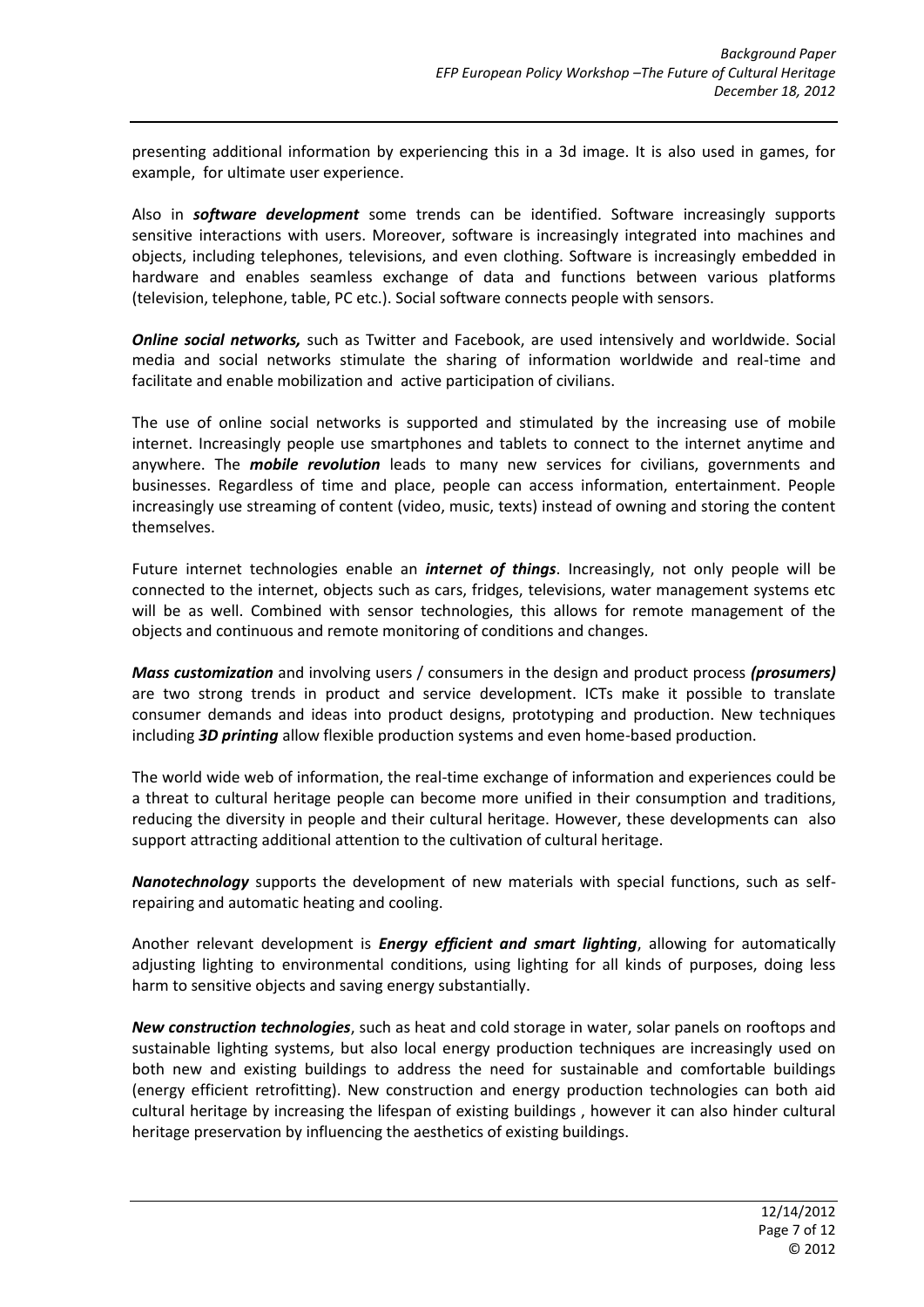Changes in technology often lead to *new business models*. More and more is done online and the new business models can lead to *fully virtual organisations, mobile services, new experience concepts, shared services* and *global sourcing of manpower*. These changed business models can lead to a highly *fragmented value chain* which can be spread out over the entire world. This globalisation can results in larger exchange and melting of arts and culture, but it can also threaten the conservation of local cultural heritage. A strong counter-development is the pursuit **control over the entire value chain**. Even though this can lead to sustaining local cultural heritage influenced by the dominant parties in the value chains, it could also overshadow cultural heritage in countries that have actors in less dominant positions in value chains.

*Open innovation* and *trans-sector innovation* are new concepts influencing how firms and innovations develop. Both concepts focus on using collaboration to induce innovation, for example by actively collaborating with *prosumers.* Cultural heritage can be preserved as it becomes part of new concepts and is incorporated by actors using open innovation, however it could also be replaced by new traditions and culture as a result of the openness involved with the innovation concepts.

#### *Some potential implications for cultural heritage*

- Development of networked heritage
- New digital opportunities for preserving, studying, accessing collections, presenting artifacts to the wider public.
- Opportunities for developing new services based exploiting large amounts of data available.
- Opportunities for involving the public more actively in preserving, contextualizing and analysing cultural heritage.
- Possibly melting of different cultures, unification of culture and traditions, decreasing diversity in cultural heritage.
- New technologies for preserving cultural heritage, also noninvasive technologies
- Opportunities for sustainable, energy efficient refitting of monuments etc.

### <span id="page-7-0"></span>*2.3 Economy*

Since 2007, the world has been experiencing economic hardships. What started as a debt crisis has transformed into a global economic crisis and Europe has been one of the area's most greatly affected by this downturn as it is experiencing the largest economic slowdown. The **Euro crisis** poses a serious threat to the maintenance of culture in countries like Greece, where this is felt the greatest and they have great deal to preserve. Due to the current economic crisis many European nations are experiencing recessions which effect the government budgets. This is translated to a **reduction of**  *public funding*, to spend on such things as supporting the arts and restoring and maintaining historical landmarks. There is also a *reduction of public facilities*, such as museums and parks, due to this budgetary reduction. Museums preserve the historical culture and areas such as parks and other more modern public facilities give room for the current culture to be preserved. The lack of funding for such areas threatens these forms of preservation. Further such a collapse could lead to other countries stepping in to help rescue the government and in turn imposing their own culture and economic systems on the country. Changing the current cultural system and creating a new societal foundation.

Over the past century the *globalisation of economies* has been ever increasing. Opening trade lanes and increased means of transportation has allowed access for countries on other sides of the world to trade and exchange goods, services, as well as immigration of people. Importing goods from around the world opens Europe to the introduction of culturally inspired products. For instance, many consumer trends from the United States, such as Apple products, have spread overseas and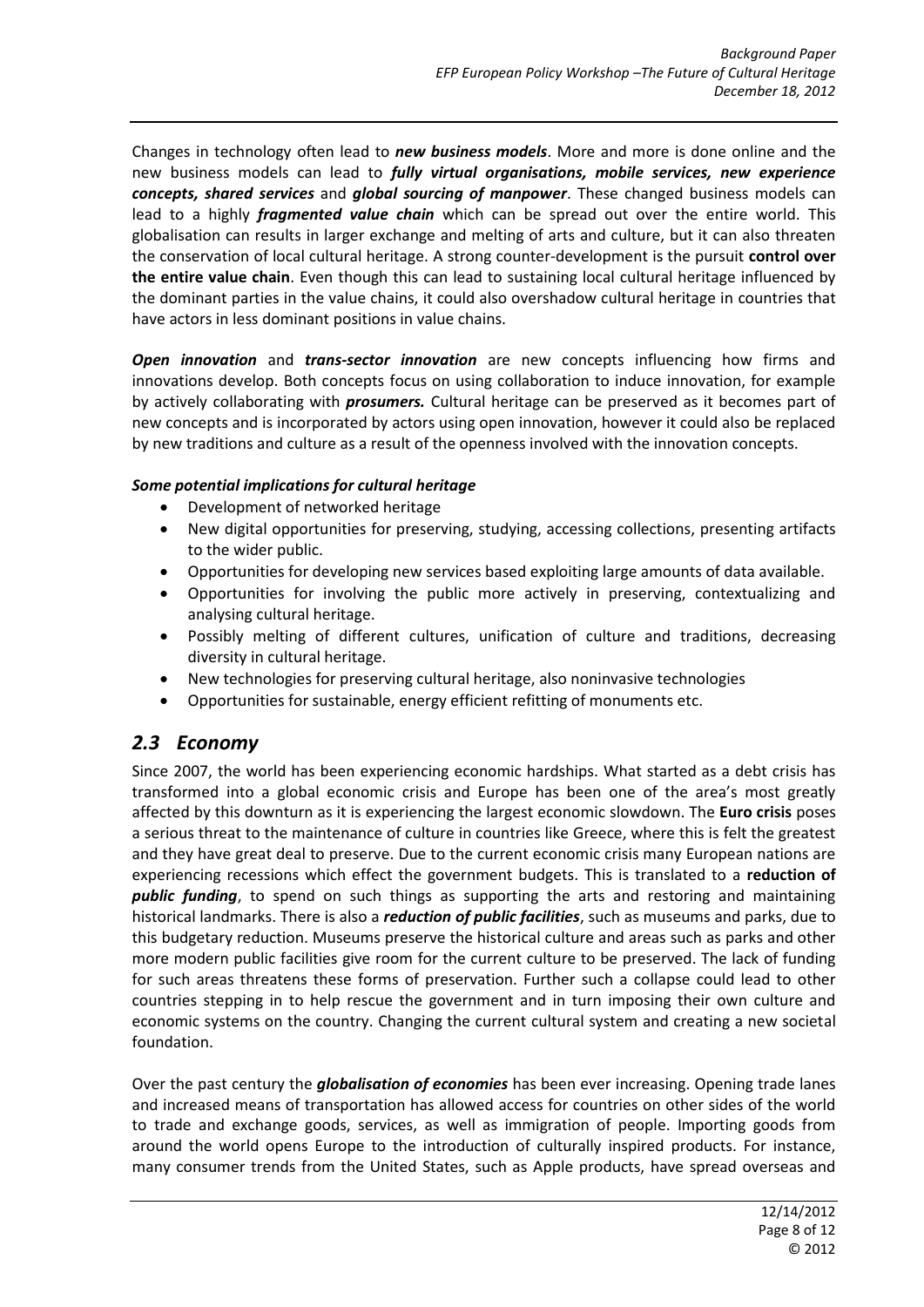are also popular throughout Europe. The rise of some emerging economies, including China, Brazil and India, brings other cultural perspectives as well. This allows for merging of cultures as well as people. With globalisation of economies comes outsourcing as well as international recruitment, bringing people from drastically different backgrounds into contact. Such intertwining of people spreads languages as well as stories of tradition from their own countries. Europe is a melting pot for such cultural blending and this may lead to a loss of preservation of individual cultures due to such blending.

*Structural economic problems* can lead to poverty amongst different populations. The current economic crisis in Europe has led to a large scale **reduction in income** as many people have lost their jobs. People no longer have the same income to spend on leisure activities and are becoming more guarded with their spending. Lower leisure spending limits travel and commercial spending which feed into today's cultural trends and learning. This lower income has also widened the poverty gap in some areas. With increasing income disparity comes increasing economic inequality which can lead to increased *criminal activity*. This often comes in the form of theft, burglary, as well as fraud which often robs people of their artefacts (art, books, etc.) and, in some cases, on a national level. For instance, recently a museum in Rotterdam suffered from the theft of several works of art<sup>9</sup>. Income reduction can also be seen through the lenses of governments.

Along with an increase in criminal activity and the power of the internet comes an increase in *cybercrime* as well. Cybercrimes are directed at persons, property, and organizations by electronic communication networks and information systems. These crimes extend across country lines and often involve identity theft, breach of data privacy, terrorism threats, infringement of intellectual property, and hacking into websites and networks<sup>10</sup>. Stealing intellectual property threatens the credibility of new discoveries and the rightful owner of such informational developments. The ability to assume someone else's identity or steal their work threatens the security of new developments and the trust of people in the work of others.

#### *Some potential implications for cultural heritage*

- Problematic financial situation in European countries can lead to reduction of public funding for arts, the preservation, management, dissemination of cultural heritage
- Reduction of public facilities because of budget cuts threatens preservation and dissemination as well
- Growing power of other emerging economies in the world can bring new cultures and traditions; this can enrich and threaten the cultural heritage in Europe
- Globalisation and internationalisation can offer opportunities for internationalisation of the funding for arts, cultural output and cultural heritage, a wider audience and transfer of art forms, and new opportunities for offshoring of specific forms of arts and culture.
- Structural economic problems lead to reduction in income and hence lower spending on leisure, culture and arts
- Increasing income disparity and economic inequality can lead to more criminal activity, including theft, burglary and fraud of artefacts.
- A shift to cybercrime increases the risks and consequences of stealing and infringing intellectual property

**<sup>.</sup>** 9 *Rotterdam art thieves take valuable paintings in dawn heist*. The Guardian. 16 October 2012.

<sup>10</sup> *Impact van trends op de verzekeringsbranche*. TNO 2012.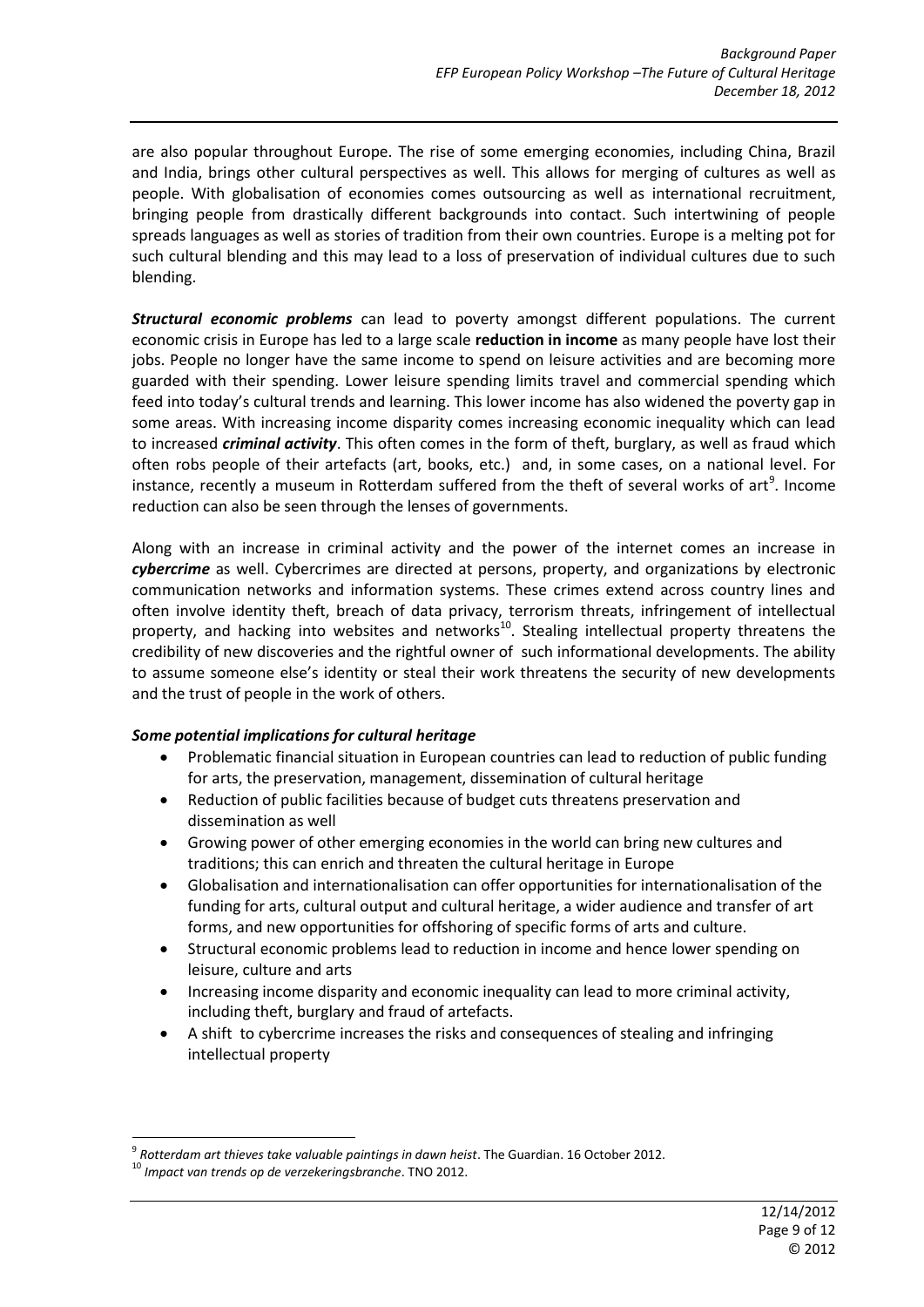### <span id="page-9-0"></span>*2.4 Ecology*

The profound impact of man on the earth is becoming more visible and noticeable in almost all places in the world. As a result *climate change* and, in parallel, *sustainable development* are two major challenges the world is facing today.

Since the mid-20<sup>th</sup> century the climate is changing under the influence of natural factors and the greenhouse effect caused by humans. The IPCC (the climate panel of the United Nations) expects that the sea level and global temperature will keep rising if human activity remains unchecked.<sup>11</sup> This can result in more extreme weather and climate events, which threaten both cultural and natural heritage. This is not only a problem for the far future. The World Monuments Watch List demonstrates that several cultural heritage sites around the world are already experiencing the negative impacts of climate change.<sup>12</sup> As the sea and river levels rise, the water reclaims much of the coastal areas and river banks and with it the historic settlements that have been built on these shores. Changing weather patterns also cause damage to historic buildings that have been designed to endure another type of weather conditions. To cope with the challenges of climate change, governments, organizations and individuals can adopt two responses: reducing greenhouse gas emission to mitigate climate change or adapt to the effects of climate change in the future. However, preservation of cultural heritage is a local activity, whereas climate change is a global threat. Therefore, UNESCO acknowledges the need to adopt a united approach to issues of environmental preservation and sustainable development, resulting in more than 30 programmes dedicated to sustainable development, climate science, adaptation, monitoring and mitigation.<sup>13</sup> Cultural heritage is not only vulnerable to climate change, but it can also provide a source of inspiration to cope with it. The many human-made structures that have survived for centuries offer new ideas for adapting buildings to their natural environment and using local resources. Also, the preservation of historic sites can contribute to a more sustainable mind-set, because it emphasizes the importance of reusing and repairing instead of replacing.

Another problematic ecologic trend is the increasing *pollution* of our environment. Due to population growth, urbanization, and consumerism nature is giving way to residential areas and pollution is everywhere: soil pollution, water pollution, air pollution, light pollution, noise pollution. This puts great pressure on the environment and leads to decreased biodiversity. Also the effects of air pollution on built cultural heritage is evident. Industrialization has left society with many defaced historic statues and corroded and soiled monuments.

#### *Some potential implications for cultural heritage*

- Climate change and pollution are huge threats to the preservation of cultural heritage
- Cultural heritage can be a source of inspiration for developing sustainable constructions
- Climate change and pollution require huge attention and financial means from governments and society. This could lead to less attention, less funding for arts, culture and cultural heritage
- Climate change, pollution and the focus on sustainable development can also inspire the creation of arts and culture.

**<sup>.</sup>**  $11$  IPCC, 2012. Managing the risks of extreme events and disasters to advance climate change adaptation.

<sup>12</sup> Berenfeld, M.L., 2008. Climate Change and Cultural Heritage: Local Evidence, Global Responses.

<sup>&</sup>lt;sup>13</sup> UNESCO, 2009. Case Studies on Climate Change and World Heritage.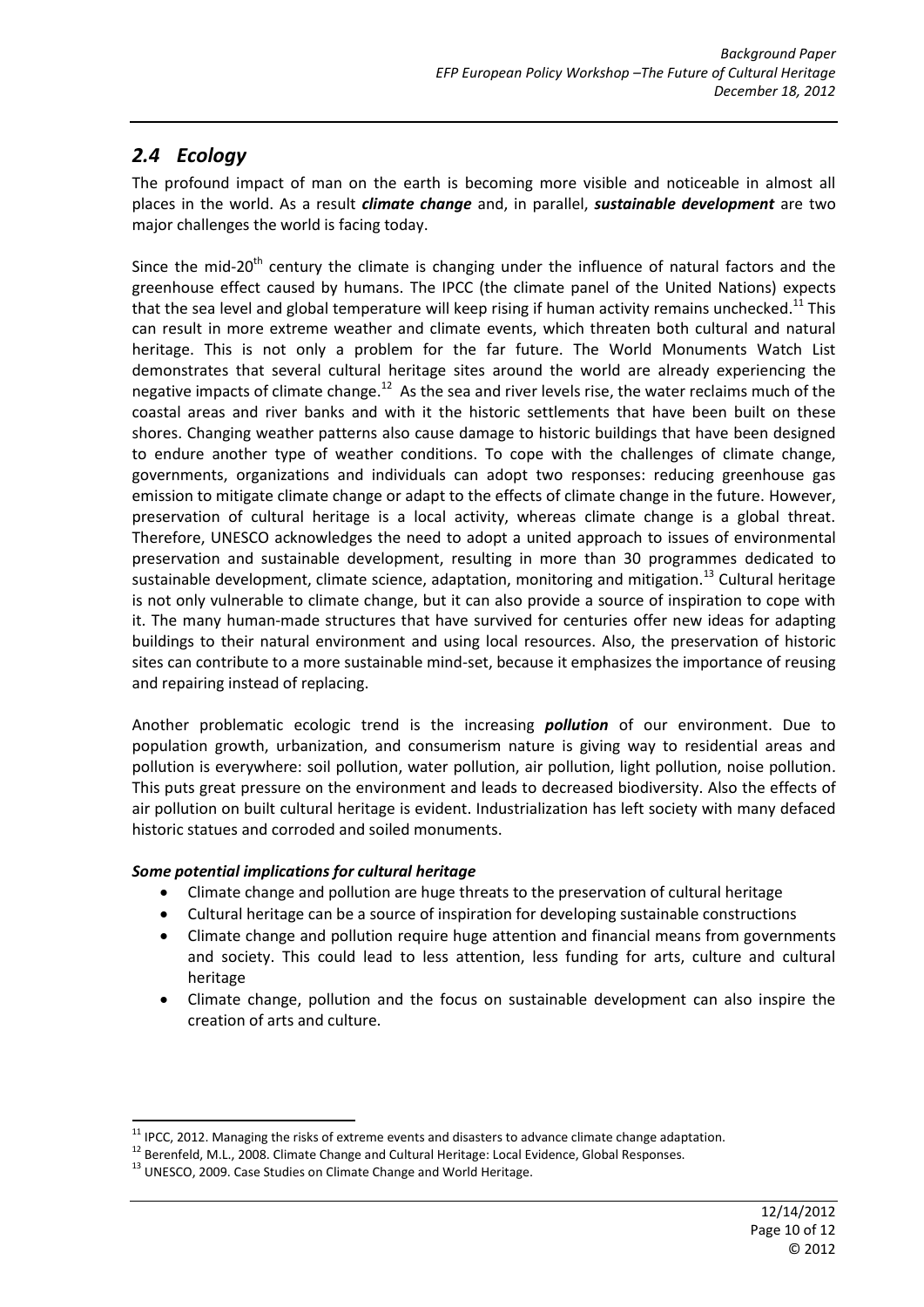# <span id="page-10-0"></span>*2.5 Policy*

In the European Union there is a trend or call for more *centralized governing*. This European integration is based on the notion that more power will provide the European Commission with more means to strengthen Europe and bounce back from the current economic crisis and prevent or deal with other crisis in the future. One aspect of the European integration will be the increasing number of possibilities the European Commission has to preserve cultural heritage. However, another aspect will be a more unified Europe, with more unified rules in all EU countries and more unified behaviour as a result of this. This can affect local cultural heritage.

A counter movement is the call for more self-government for countries and *renewed independency* by several political parties in many different countries. This political trend calls for countries to abandon the European Union and return to the independent countries as they were before the establishment of the Union. As this is opposing the previously mentioned trend, the results are also contrasting. As the political view is based on chauvinism, there is attention for the preservation of cultural heritage, however as independent countries no longer join forces, several countries will lack the means to successfully preserve their cultural heritage.

The abilities to preserve cultural heritage are also in several ways related to the current economic climate and the effect it has on politics. The current *economic crisis* by itself reduces the means available to preserve cultural heritage. However the effect the crisis has on politics, or from a different view, how the crisis is currently handled by politicians amplify the effect the economic crisis is having on cultural heritage preservation. The current focus of politicians is on numbers and getting budgets balanced. In order to do so, *expenses are being cut* throughout Europe and culture is one of the elements where budgets are being cut drastically. Without the means from the government and with the current financial climate, cultural heritage preservation is under stress. The example here being Greece where maintenance on several ancient buildings is no longer provided, leading to their cultural heritage to be at risk of demise, which ultimately influences their economics as the tourist industry is an important industry.

Driven by the need to restructure the government budgets and to cut public spending, governments increasingly call upon civilians to organise activities themselves, that used to be provided by public service. Governments increasingly *hand-over public tasks to society* and ask from society to take care of these tasks themselves. Especially in the domain of arts and culture, governments cut budgets and expect institutions to explore and use other ways of funding, including crowdfunding, public private partnerships, commercial exploitation of collections and so on. Governments are expecting a more *entrepreneurial approach* to arts, culture and cultural heritage, developing new business models, exploring new markets. It also means that public funding will only become available if institutions can show their added value to the cultural landscape. Uniqueness, but also diversity and reach in audience, entrepreneurship and collaboration with education partners become more important .

#### *Some potential implications for cultural heritage*

- *More Europe* supports collaborating in cultural heritage and supports the preservation, management, dissemination of cultural heritage. Could also lead to more unified traditions and culture.
- The counter movement of *less Europe* will probably results in less means and higher inefficiency in cultural heritage. Probably more focus on keeping own traditions and culture.